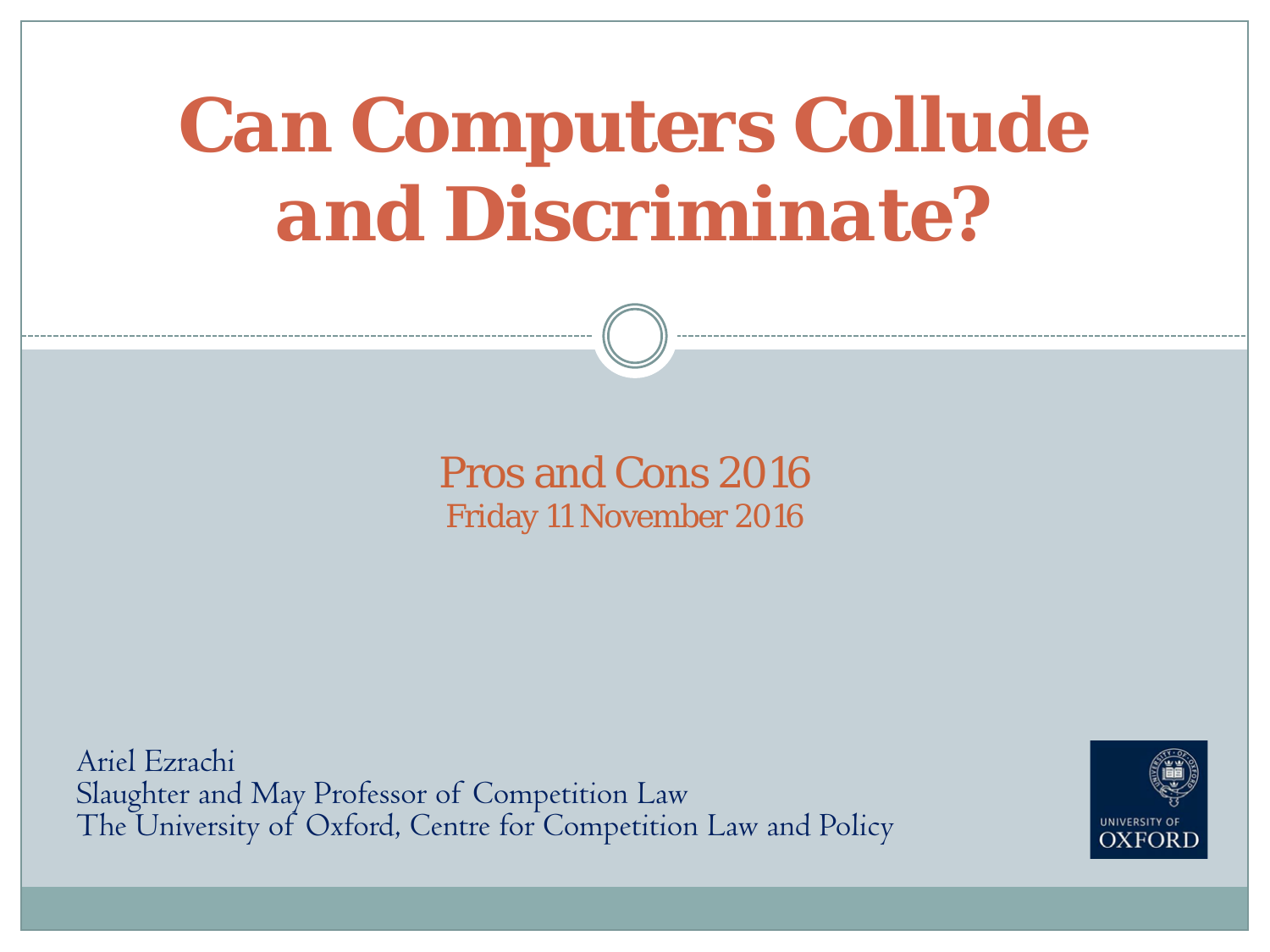# The Dynamics of Competition

#### *The Promise* of the Algorithm-Driven Economy

- **o Transparency and flow of information**
- Lower Search Costs
- Dynamic competition
- **Entry and Expansion**
- Dynamic pricing
- Disruption and Efficiencies
- **The Rise of Big Data and Big Analytics**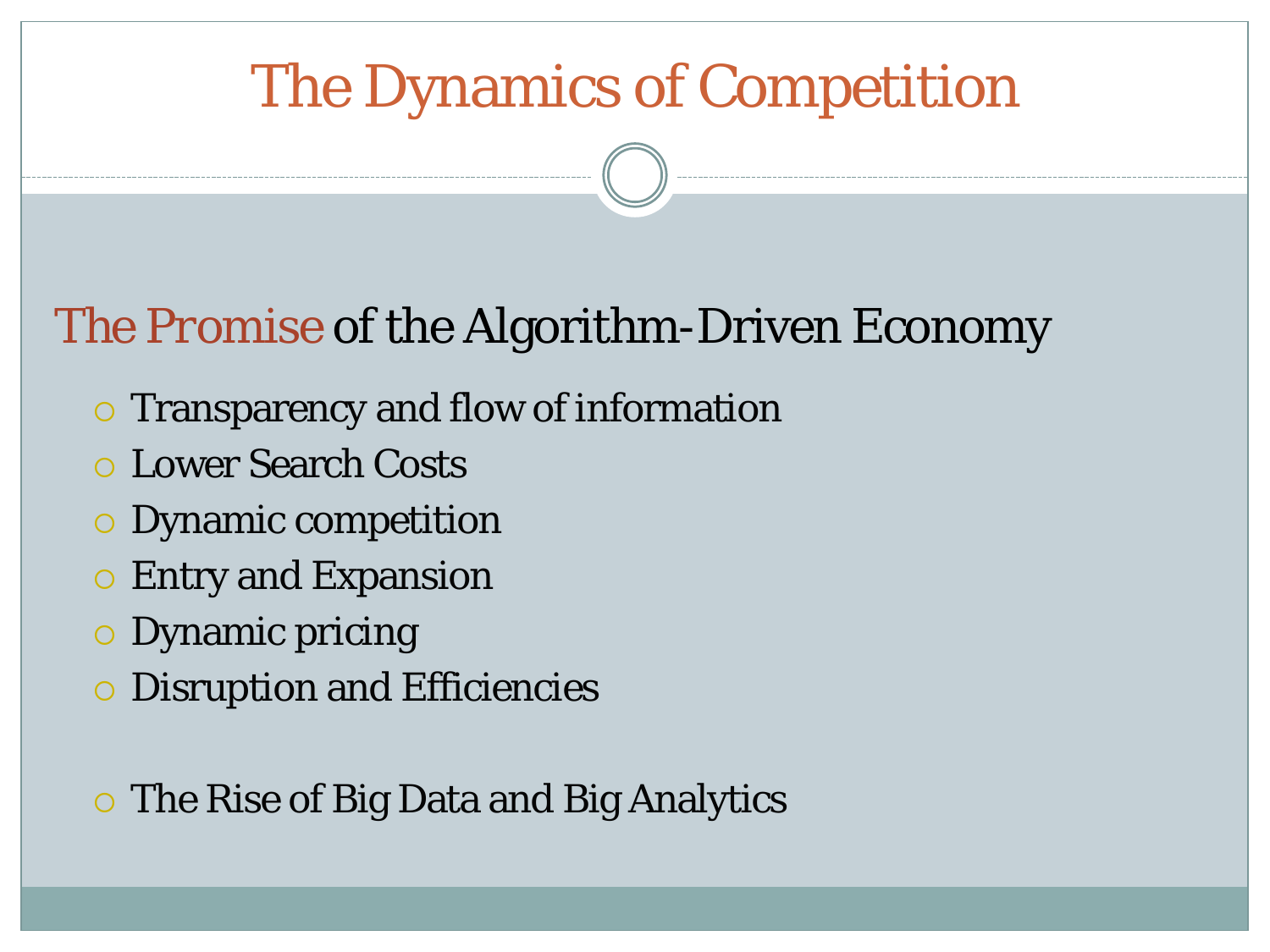#### *The Perils* of the Algorithm-Driven Economy

#### Competition, as we knew it -- the invisible hand of competition -- is being displaced in many industries with a digitalized hand.

 $\triangleright$  Collusion **Discrimination**  $\triangleright$  Frenemy

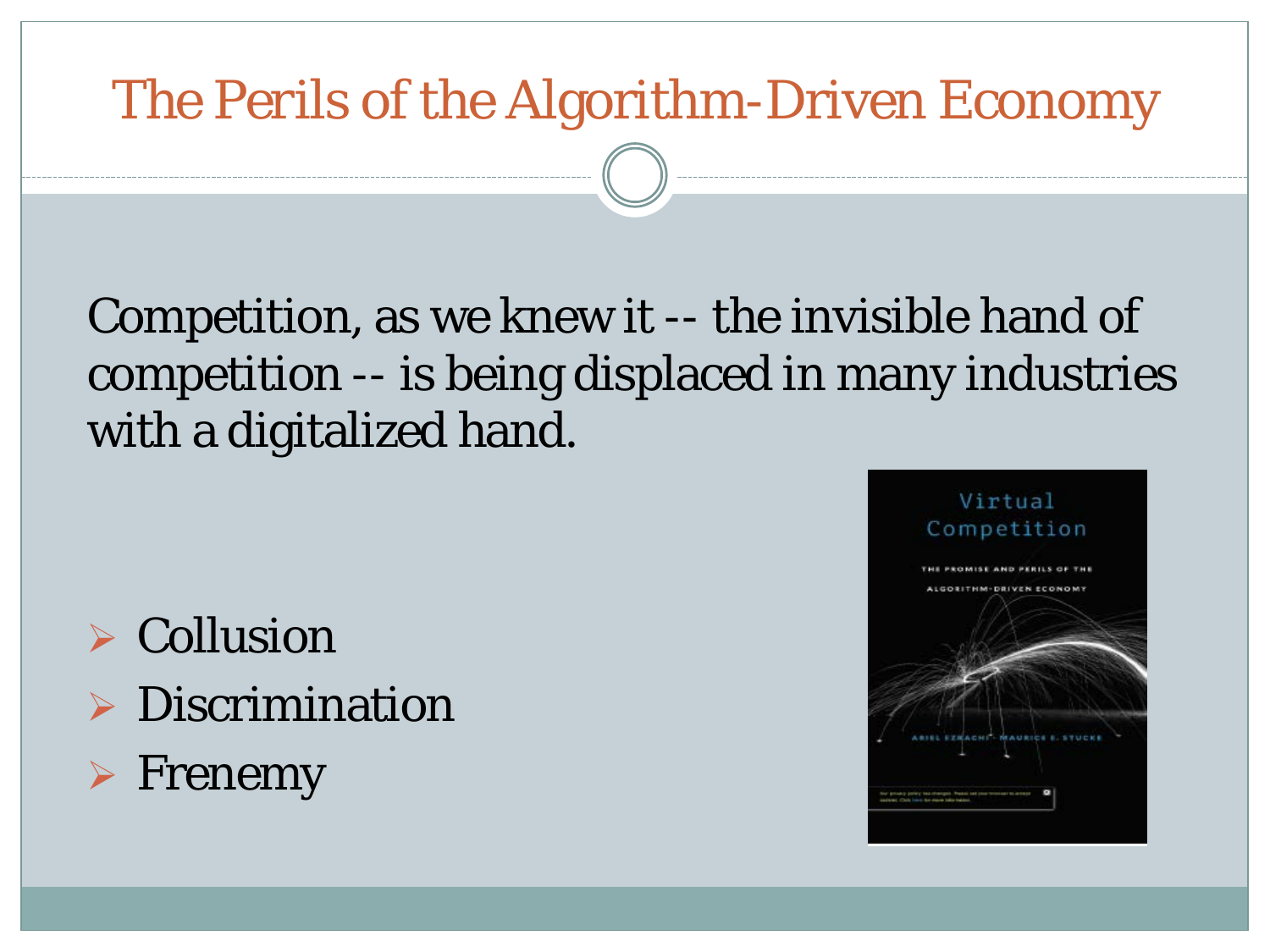### The Collusion Analytical Framework

#### • The Messenger Scenario

The Algorithm as an Intermediary

#### • Hub and Spoke

- Intentional and unintentional use of algorithms to align price.
- *Eturas and Others*

#### Tacit Collusion on Steroids: The Predictable Agent

- *Fast* predictive & similar analytics
- $\circ$  Adopt a similar approach to Mergers review?

### • God View and Artificial Intelligence

Big data and big analytics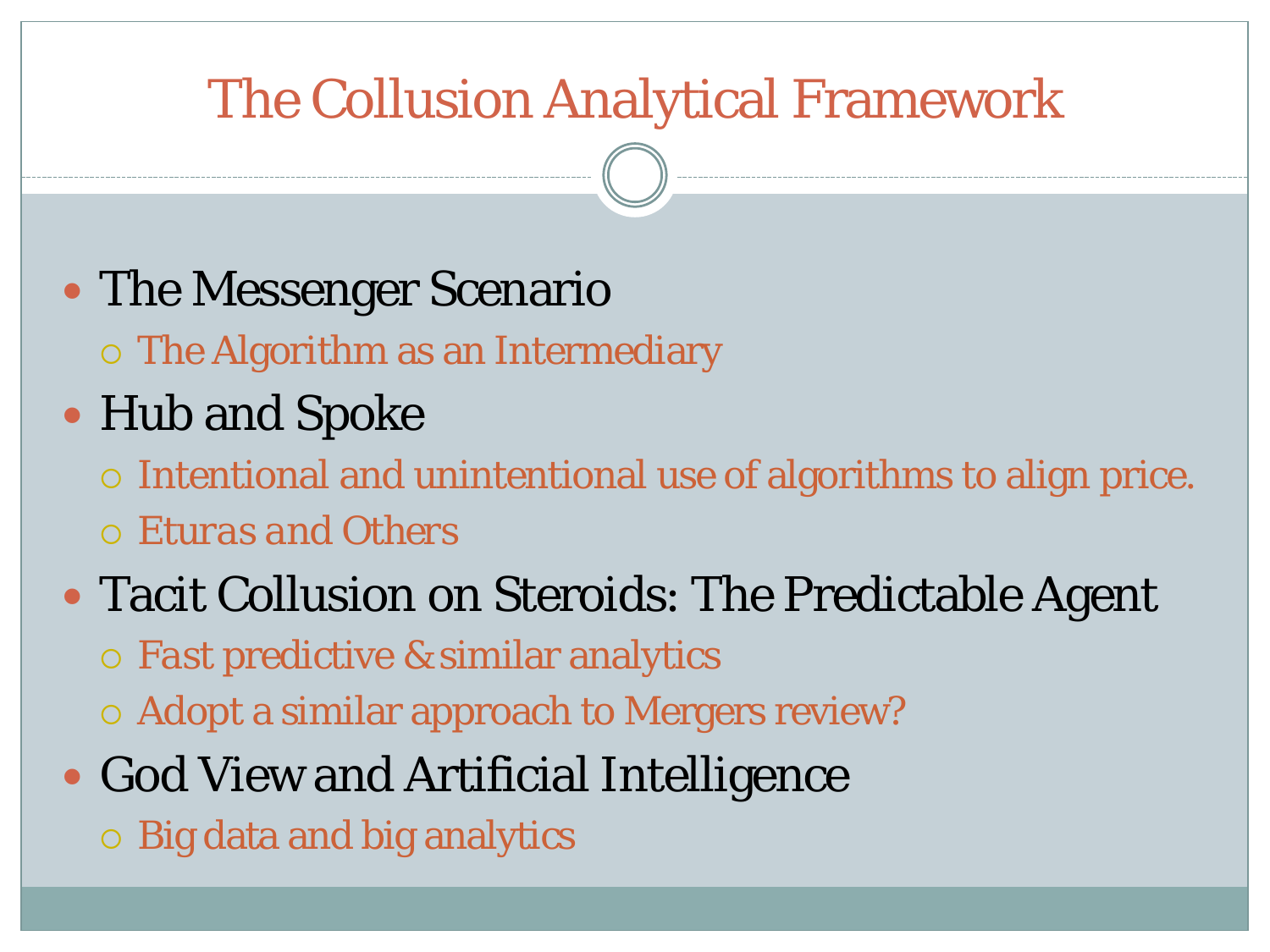# Behavioural Discrimination

- Price Discrimination and dynamic pricing. Differential pricing and limited arbitrage
- Limitations to perfect discrimination.
	- Insufficient Data
	- Predictability and (Ir)rationality
- Controlled Ecosystems: *The Truman Show*
- The Rise of "Almost Perfect" Behavioural Discrimination
	- Over 100 biases,…
	- Decoys, price steering, complexity, drip pricing …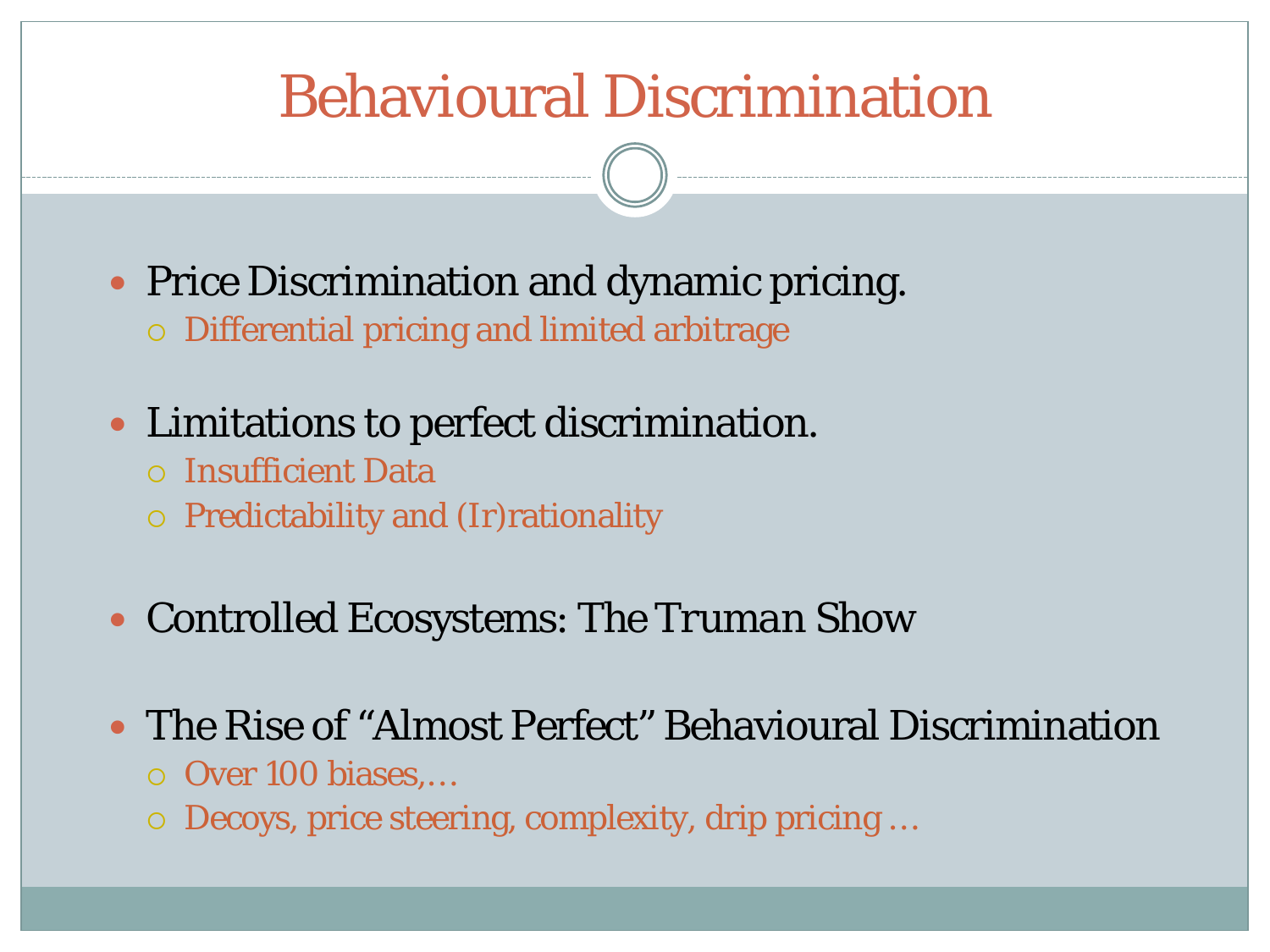# The digital butler

#### • The Digital Butler

"The goal is to build a personal Google for each and every individual" *Sundar Pichai, Google's chief executive*

#### • Entry barriers - data-driven network effects:

- Traditional Direct network effects.
- o Spill-Over network effects.
- o Trial-and-Error (learning by doing).
- Scope of Data.
- The purist butler?



macOS Sierra Say hello to Siri. And lots of other new features for your Mac.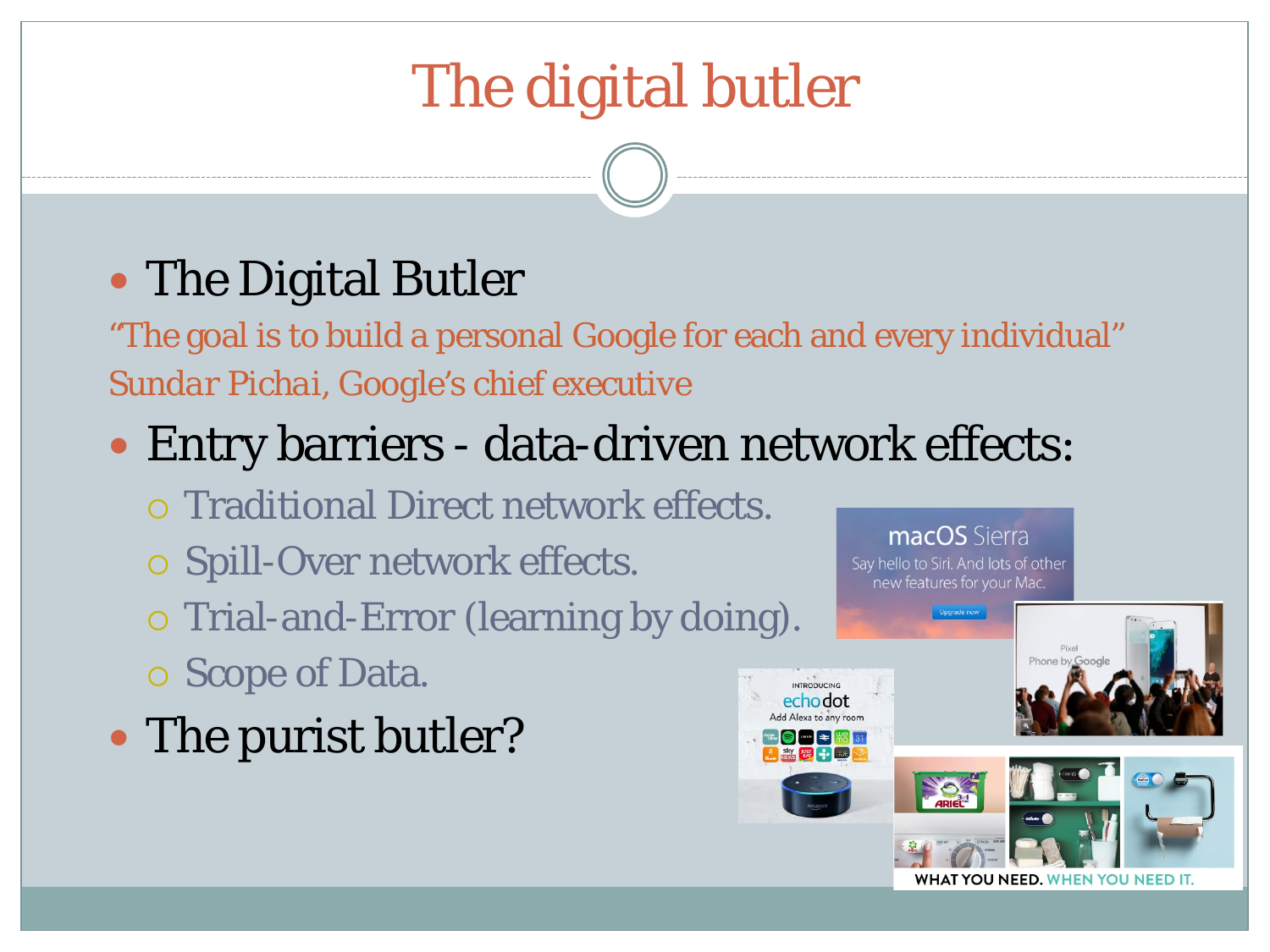# *But what about disruptive innovation ?*

*The formidable market forces will fix it,…*

'In Silicon Valley a handful of giants are enjoying market shares and profit margins not seen since the robber barons in the late 19th century. "Competition is for losers" says Peter Thiel, a co-founder of PayPal, a payments system, and the first outside investor in Facebook.'

*The Economist , Sep 17, 2016 (The superstar company)*

Intellectual capture



Defenses used to shield the giants include: Network effects, interconnectivity, M&A, deep pockets,….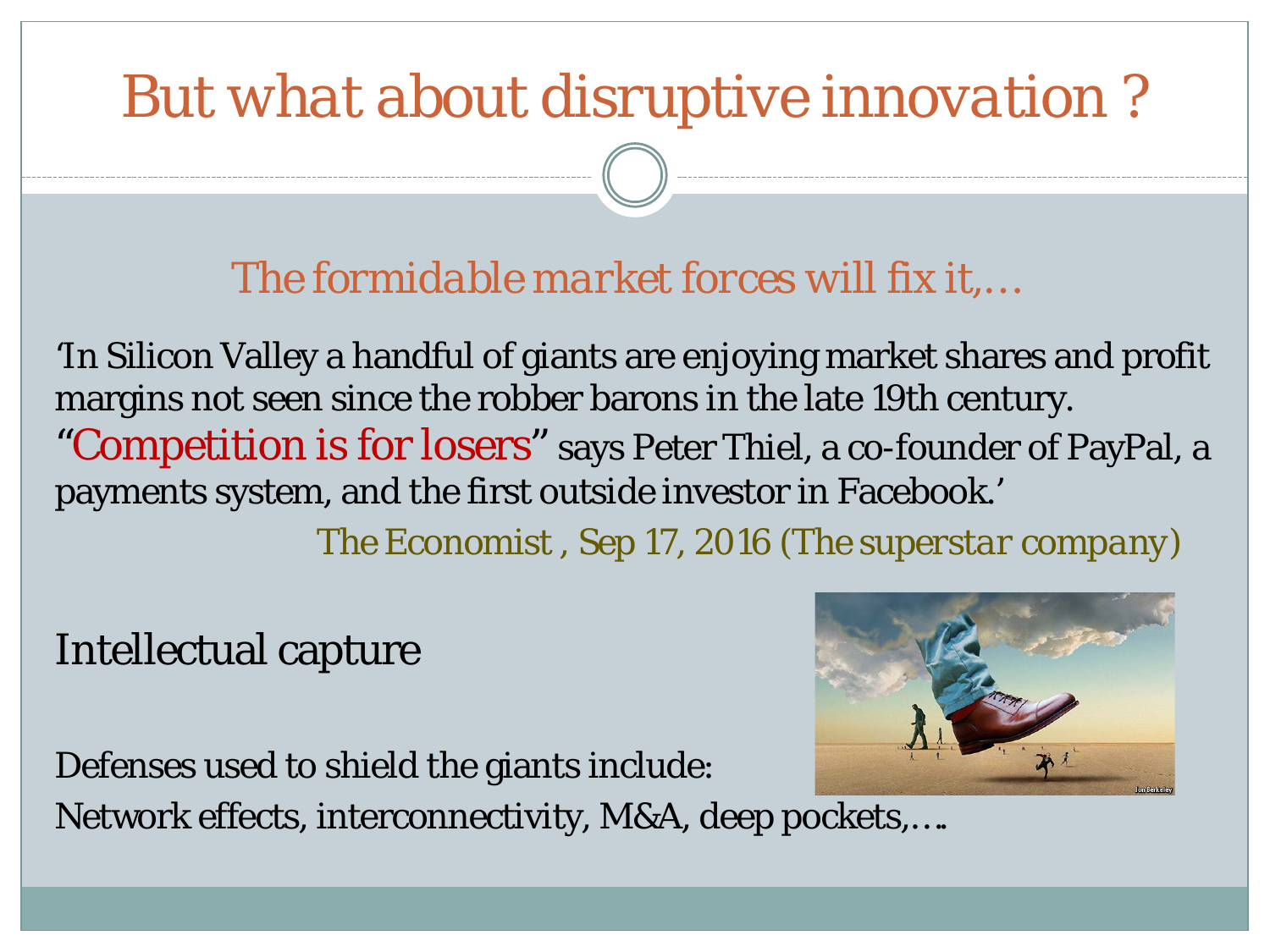# Enforcement

#### • Competition law -

- o Conceptual and practical challenges.
- o Identify the adequate level of intervention.
- Privacy laws
- Customer Empowerment
- Ex-ante measures
- EU Commission 'e-commerce sector inquiry preliminary report'
- CMA 'digital comparison tools' market study and possible subsequent market Investigation.
- OECD, EDPS, House of Lords, Joint France/German Report